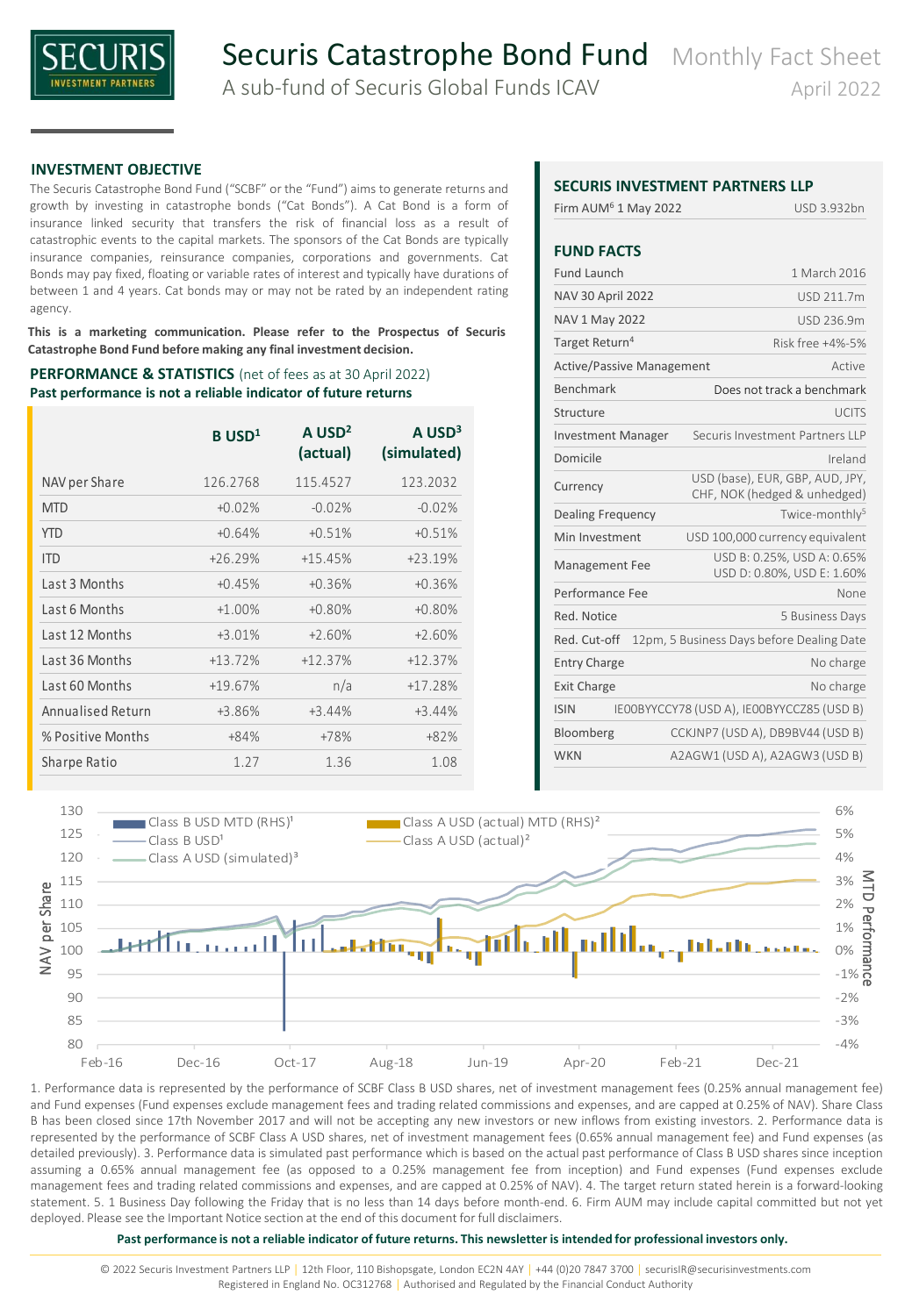

# Securis Catastrophe Bond Fund Monthly Fact Sheet

A sub-fund of Securis Global Funds ICAV April 2022

## **PORTFOLIO ANALYSIS**

(12 month forward looking as at 30 April 2022)

**The scenarios presented are an estimate of future performance and are not an exact indicator. Results will vary depending on market performance, duration of investment, and personal taxation status, which are subject to change.**

### **ESTIMATED RETURN DISTRIBUTION<sup>1</sup>** (gross of fees)



Exceedance Probability

#### **HISTORIC EVENT ANALYSIS<sup>4</sup>**

| Event                          | Region | <b>NAV</b><br>Impairment |
|--------------------------------|--------|--------------------------|
| Great San Francisco, 1906      | NA EQ  | 28.5%                    |
| Great Miami, 1926              | NA WS  | 17.2%                    |
| Montreal, 1732                 | NA EQ  | 13.4%                    |
| Donna, 1960                    | NAWS   | 12.2%                    |
| Cascadia Subduction Zone, 1700 | NA EQ  | 10.4%                    |
| Okeechobee, 1928               | NA WS  | 9.0%                     |
| Great New England, 1938        | NAWS   | 8.0%                     |
| Northridge, 1994               | NA EQ  | 6.8%                     |
| New Madrid, 1812               | NA EQ  | 5.8%                     |
| San Andreas Fault, 1838        | NA EQ  | 4.7%                     |
| Hayward, 1868                  | NA EQ  | 4.5%                     |
| Charleston, 1886               | NA EQ  | 4.2%                     |
| Katrina 2005, Levees 2011      | NAWS   | 3.5%                     |
| Galveston, 1900                | NAWS   | 3.1%                     |
| Long Beach, 1933               | NA EQ  | 3.0%                     |

## **PORTFOLIO CHARACTERISTICS<sup>1</sup>**

| 579%         |
|--------------|
| 568%         |
| 741%         |
| $2.23$ years |
| qя           |
|              |

| <b>BOND MATURITY DATA</b> |                 |  |  |  |  |  |  |
|---------------------------|-----------------|--|--|--|--|--|--|
| Term to Maturity (yrs)    | % of Portfolio* |  |  |  |  |  |  |
| < 0.5                     | 7%              |  |  |  |  |  |  |
| $0.5 - 1.5$               | 18%             |  |  |  |  |  |  |
| $1.5 - 2.5$               | 28%             |  |  |  |  |  |  |
| $2.5 - 3.5$               | 39%             |  |  |  |  |  |  |
| $3.5 - 4.5$               | 7%              |  |  |  |  |  |  |
| >4.5                      | 1%              |  |  |  |  |  |  |

\*Based on Current Market Value (USD). Excludes cash equivalents. Data may not sum to 100% due to rounding.

Fund NAV impairment has been calculated allowing for no erosion to aggregate deductibles. These deductibles may have been impaired by past events, subsequently actual returns may be materially different. Projections are based on the gross performance of SCBF USD shares, excluding investment management fees and Fund expenses. Actual returns will be subject to management fees and fund expenses. Past performance is no guarantee of future returns. Risk figures, forecasts and projections ("the Figures") are based on SIP LLP's internal models and assumptions, which are derived from the Market (Raw) View of Risk. The Figures are subject to certain risks and assumptions, do not reflect actual performance and are not a guarantee of future performance. Please see the Important Notices and Definitions section at the end of this document for full disclaimers. 1. 12 month forward looking gross of fees return distribution. Actual returns will be subject to management fees and fund expenses. 2. Yield is gross and calculated on Fund's assets. Actual returns will be subject to fees and expenses. 3. Median Projected Return (gross) is defined as the mid-point on the portfolio gross returns distribution curve. 4. Historical event analysis is a scenario simulation utilising estimated modelled loss amounts as reported in the offering materials relating to each current position.

#### **Past performance is not a reliable indicator of future returns. This newsletter is intended for professional investors only.**

© 2022 Securis Investment Partners LLP │ 12th Floor, 110 Bishopsgate, London EC2N 4AY │ +44 (0)20 7847 3700 │ securisIR@securisinvestments.com Registered in England No. OC312768 | Authorised and Regulated by the Financial Conduct Authority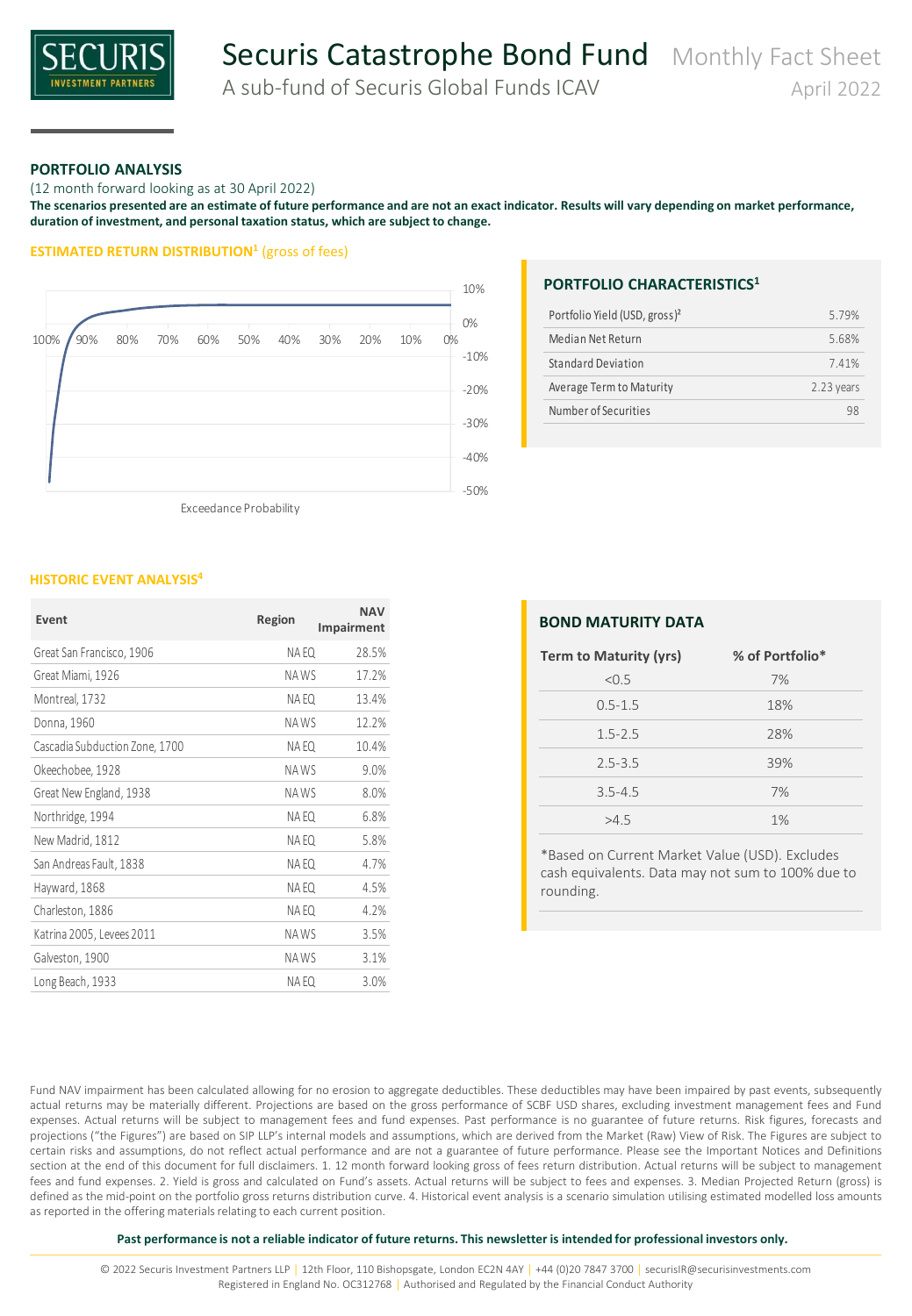

# **COMMENTARY – APRIL 2022<sup>1</sup>**

The Securis Catastrophe Bond Fund was down -0.02% in April 2022 taking the year to date return to +0.51%. The month's flat performance is a result of coupon income being offset by continued price declines across the market.

Despite the ongoing spread-widening environment, the primary market has remained active. In addition to the approximately \$4 billion already issued this year, a further \$1.7 billion worth of transactions were brought to market during the month. These transactions are reflective of current conditions and are being marketed at notably improved price guidance ranges and scope, from an investor's perspective. In most cases the marketing phase is taking longer than usual as arrangers struggle to match sponsors' wishes with investors' expectations. In this regard Securis has been instrumental in the process of obtaining improved terms for investors. As a result, we are of the view that investment conditions are currently extremely favourable for SCBF.

Eight series of notes were launched during the month, seven of which are on behalf of returning sponsors, and one new to the market. SCBF participated in:

- Florida named storm deal which underwent restructuring and repricing during marketing;
- US Gulf named storm deal on behalf of a US primary insurer in build-up phase, and priced accordingly;
- Indemnity based US earthquake transaction on behalf of a US primary insurer, repriced during marketing;
- North East US per occurrence indemnity deal on behalf of a blue chip US insurer, offering regional diversification;
- Indexed North America named storm and earthquake deal on behalf of a reinsurance company, repriced during marketing.

The Fund was active in the secondary market, taking advantage of market conditions, as well as realising cash to deploy into attractive primary market issues.

There were no natural catastrophe events of any concern to SCBF during the month.

# **HISTORIC MONTHLY RETURNS FROM INCEPTION** (net of fees as at 30 April 2022) **Past performance is not a reliable indicator of future returns**

## **CLASS A USD (actual)<sup>1</sup>**

| <b>YEAR</b> | Jan      | <b>Feb</b> | <b>Mar</b> | Apr             | <b>May</b> | Jun         | Jul         | Aug                     | <b>Sep</b> | Oct       | <b>Nov</b> | <b>Dec</b> | <b>YTD</b> | <b>ITD</b> |
|-------------|----------|------------|------------|-----------------|------------|-------------|-------------|-------------------------|------------|-----------|------------|------------|------------|------------|
| 2022        | 0.16%    | 0.23%      |            | $0.14\%$ -0.02% |            |             |             |                         |            |           |            |            | 0.51%      | 15.45%     |
| 2021        | $0.02\%$ | -0.46%     | 0.49%      | 0.36%           | 0.52%      |             |             | 0.13% 0.38% 0.47% 0.31% |            | -0.05%    | 0.17%      | 0.12%      | 2.48%      | 14.87%     |
| 2020        | 0.86%    | 1.02%      | $-1.16\%$  | 0.48%           | 0.40%      | 0.80%       | 1.05%       | 0.78%                   | 1.09%      | 0.23%     | 0.26%      | -0.31%     | 5.62%      | 12.09%     |
| 2019        | 1.42%    | 0.21%      | 0.06%      | -0.33%          | -0.63%     |             | 0.65% 0.48% | 0.66%                   | 1.11%      | 0.42%     | -0.06%     | 0.62%      | 4.70%      | 6.12%      |
| 2018        |          | 0.12%      | 0.19%      | 0.48%           | 0.14%      | 0.46% 0.51% |             | 0.31%                   | 0.29%      | $-0.20\%$ | -0.40%     | -0.56%     | 1.36%      | 1.36%      |

Past performance is no guarantee of future returns. The value of investments in the Fund can go down as well as increase and may be affected by changes in rates of exchange. You may lose all or a substantial amount of your original investment. 1. Performance data is represented by the performance of SCBF Class A USD shares, net of investment management fees (0.65% annual management fee ("AMF")) and Fund expenses (Fund expenses, excluding management fees and trading related commissions and expenses, are capped at 0.25% of NAV).

**Past performance is not a reliable indicator of future returns. This newsletter is intended for professional investors only.**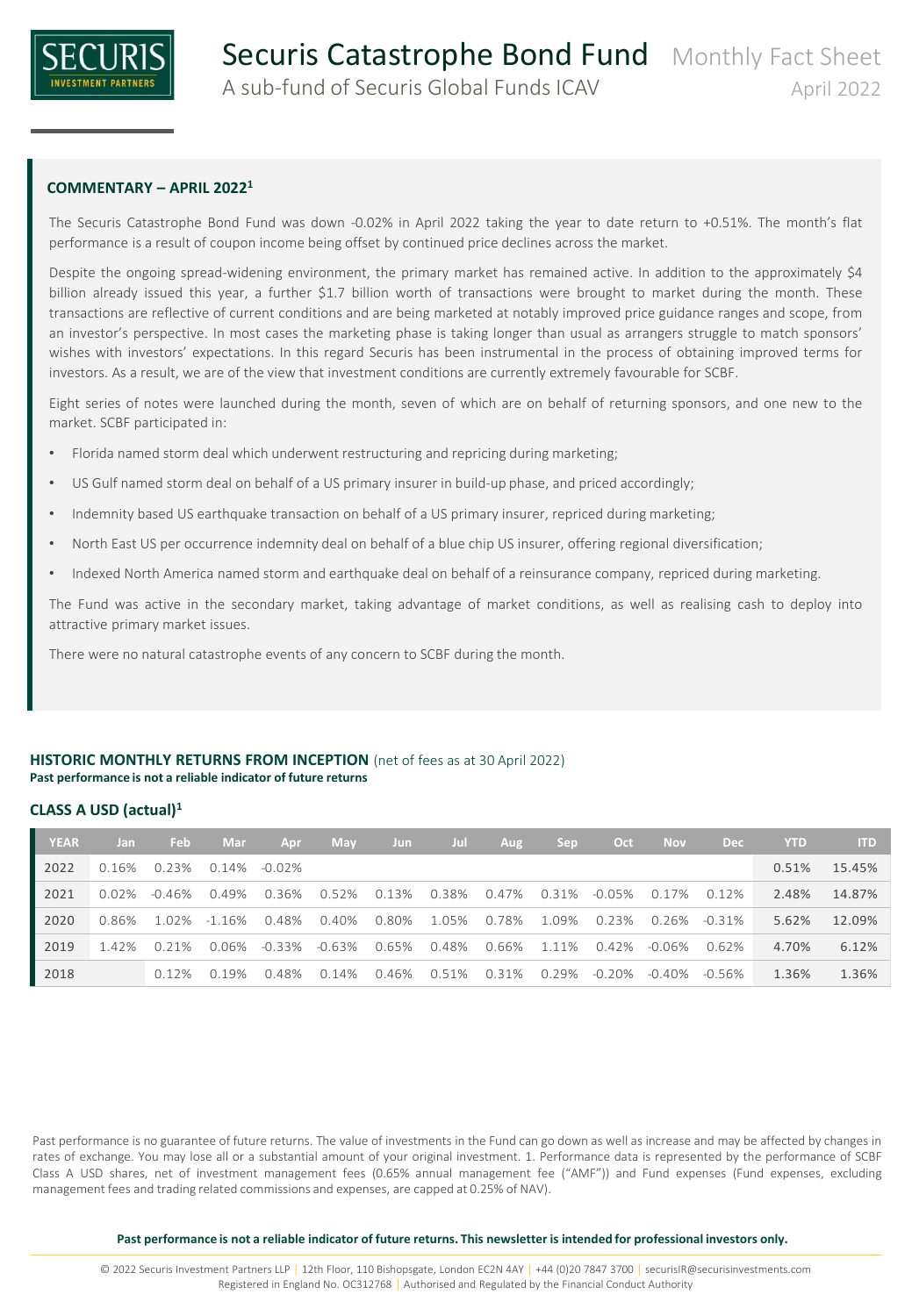

**CLASS B USD<sup>1</sup>**

| <b>YEAR</b> | Jan      | Feb       | Mar       | Apr      | May       | Jun      | Jul   | Aug      | Sep       | Oct       | <b>Nov</b> | <b>Dec</b> | <b>YTD</b> | <b>ITD</b> |
|-------------|----------|-----------|-----------|----------|-----------|----------|-------|----------|-----------|-----------|------------|------------|------------|------------|
| 2022        | 0.19%    | 0.26%     | 0.17%     | $0.02\%$ |           |          |       |          |           |           |            |            | 0.64%      | 26.29%     |
| 2021        | $0.05\%$ | $-0.43\%$ | 0.52%     | 0.39%    | 0.56%     | 0.16%    | 0.42% | 0.51%    | 0.35%     | $-0.01\%$ | 0.20%      | 0.15%      | 2.89%      | 25.48%     |
| 2020        | 0.89%    | 1.05%     | $-1.13\%$ | 0.52%    | $0.44\%$  | 0.83%    | 1.09% | 0.81%    | 1.12%     | 0.26%     | 0.29%      | $-0.27\%$  | 6.04%      | 21.95%     |
| 2019        | 146%     | 0 24%     | 0.10%     | -0.30%   | $-0.59\%$ | 0.69%    | 0.52% | 0.70%    | 1 1 4 %   | 0.45%     | -0.03%     | 0.65%      | 5.12%      | 15.01%     |
| 2018        | 115%     | 0.15%     | 0.23%     | 0.52%    | 0.18%     | $0.49\%$ | 0.54% | 0.34%    | 0.32%     | $-0.16\%$ | -0.36%     | $-0.52\%$  | 2.91%      | 9.40%      |
| 2017        | 0.30%    | 0.25%     | 0.15%     | 0.19%    | 0.19%     | 0.32%    | 0.66% | 0.69%    | $-3.44\%$ | 1.34%     | 0.49%      | 0.57%      | 1.64%      | 6.31%      |
| 2016        |          |           | $0.09\%$  | 0.54%    | 0.40%     | 0.51%    | 0.53% | $0.90\%$ | 0.80%     | 0.45%     | $0.34\%$   | $-0.05%$   | 4.59%      | 4.59%      |

# **CLASS A USD (simulated)<sup>2</sup>**

| <b>YEAR</b> | Jan     | <b>Feb</b> | Mar       | Apr       | May       | <b>Jun</b> | Jul   | Aug   | Sep       | Oct       | <b>Nov</b> | <b>Dec</b> | <b>YTD</b> | <b>ITD</b> |
|-------------|---------|------------|-----------|-----------|-----------|------------|-------|-------|-----------|-----------|------------|------------|------------|------------|
| 2022        | 0.16%   | 0.23%      | 0.14%     | $-0.02\%$ |           |            |       |       |           |           |            |            | 0.51%      | 23.19%     |
| 2021        | 0.02%   | $-0.46\%$  | በ 49%     | 0.36%     | 0.52%     | 0.13%      | 0.38% | 0.47% | 0.31%     | $-0.05\%$ | 7%<br>0.1  | 0.12%      | 2.48%      | 22.56%     |
| 2020        | 0.86%   | 1.02%      | $-1.16%$  | 0.48%     | $0.40\%$  | 0.80%      | 1.05% | 0.78% | 1.09%     | 0.23%     | 0.26%      | $-0.31\%$  | 5.62%      | 19.60%     |
| 2019        | 142%    | 0.21%      | 0.06%     | $-0.33\%$ | $-0.63\%$ | 0.65%      | 0.48% | 0.66% | 1.11%     | $0.42\%$  | $-0.06\%$  | 0.62%      | 4.70%      | 13.24%     |
| 2018        | 1 1 2 % | 0.12%      | 0.18%     | 0.48%     | 0.14%     | 0.46%      | 0.51% | 0.31% | 0.29%     | $-0.20\%$ | $-0.40\%$  | $-0.56\%$  | 2.48%      | 8.15%      |
| 2017        | 0.27%   | 0.22%      | 1%<br>O 1 | 0.16%     | 0.16%     | 0.29%      | 0.62% | 0.65% | $-3.47\%$ | 131%      | 0.46%      | 0.53%      | 1.24%      | 5.53%      |
| 2016        |         |            | 0.05%     | 0.51%     | 0.36%     | 0.48%      | 0.49% | 0.86% | 0.77%     | $0.42\%$  | 0.30%      | $-0.09\%$  | 4.24%      | 4.24%      |

Past performance is no guarantee of future returns. The value of investments in the Fund can go down as well as increase and may be affected by changes in rates of exchange. You may lose all or a substantial amount of your original investment. 1. Performance data is represented by the performance of SCBF Class B USD shares, net of investment management fees (0.25% annual management fee ("AMF")) and Fund expenses (Fund expenses, excluding management fees and trading related commissions and expenses, are capped at 0.25% of NAV). Share Class B has been closed since 17th November 2017 and will not be accepting any new investors or new inflows from existing investors. 2. Performance data is simulated past performance which is based on the actual past performance of Class B USD shares since inception assuming a 0.65% AMF (as opposed to a 0.25% AMF from inception) and Fund expenses as described previously).

# **RISK CONSIDERATIONS**



Historical data may not be a reliable indication for the future risk profile of the Fund. The risk category shown is not guaranteed and may shift over time. The lowest category does not mean 'risk free'. This indicator is not a measure of the risk that you may lose the amount you have invested. We have calculated the Fund's risk and reward category, as shown above, using the methods set by European Union rules. As of 31 December 2020 the Fund is in category 3 (denoting lower risk, but with the potential for lower rewards) because it invests primarily in Cat Bonds, the value of which can fluctuate considerably.

Please refer to the prospectus for more detailed information on the investment policies, the investment manager's strategy and some of the terms used above. Prospectus and KIID can be downloaded at www.securisinvestments.com/ucits.

**FUND FACTS (cont.)**

| Legal Advisor                              | Maples and Calder                                     |
|--------------------------------------------|-------------------------------------------------------|
| Auditor                                    | Ernst & Young LLP                                     |
| Depository                                 | Citi Depositary Services Ireland                      |
| Administrator                              | Citco Fund Services (Ireland) Limited                 |
| <b>Registered Office</b>                   | 32 Molesworth St, Dublin 2, Ireland                   |
| <b>Investment Manager</b>                  | Securis Investment Partners LLP                       |
| Available to Professional<br>Investors in: | UK, IE, DE, LU, NL, NO, CH, SG, AU, HK                |
| <b>Management Company</b>                  | <b>B-FLEXION Fund Management</b><br>(Ireland) Limited |
| <b>ICAV</b>                                | Securis Global Funds ICAV                             |
| Sub-Fund                                   | Securis Catastrophe Bond Fund                         |

#### **Past performance is not a reliable indicator of future returns. This newsletter is intended for professional investors only.**